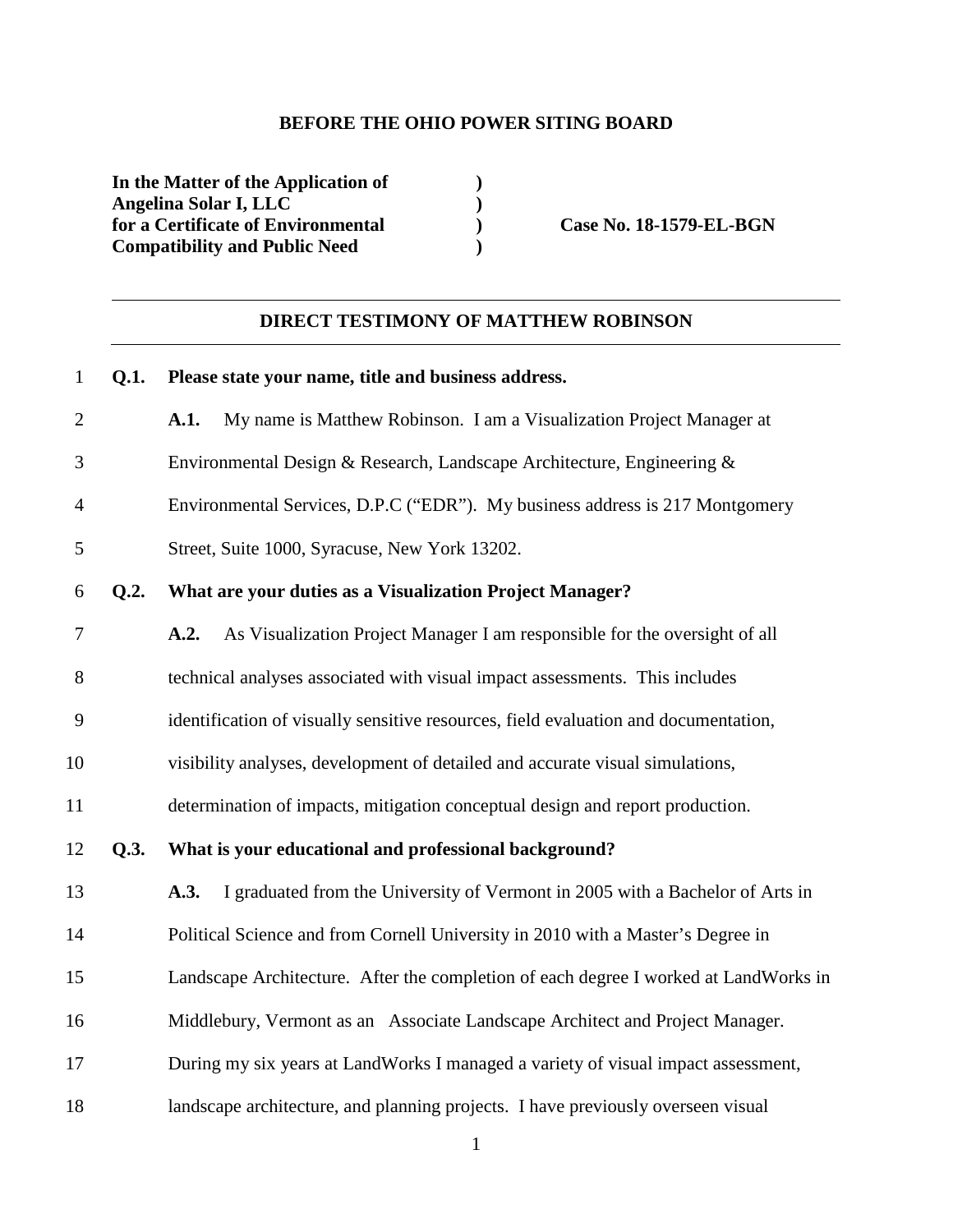| $\mathbf{1}$   |      | assessments, visual screening, and landscaping design for a number of solar projects,        |
|----------------|------|----------------------------------------------------------------------------------------------|
| $\overline{c}$ |      | including the Battle Creek 1 Solar Project, Ryegate GLC Solar, & Otter Creek I & II          |
| 3              |      | Solar Projects.                                                                              |
| 4              | Q.4. | On whose behalf are you offering testimony?                                                  |
| 5              |      | I am testifying on behalf of the Applicant, Angelina Solar I, LLC, in support of its<br>A.4. |
| 6              |      | application filed in Case No. 18-1579-EL-BGN.                                                |
| 7              | Q.5. | What is the purpose of your testimony?                                                       |
| 8              |      | The purpose of my testimony is to describe the Visual Resource Assessment<br>A.5.            |
| 9              |      | ("VRA") my firm undertook on behalf of the Applicant, to summarize the results of that       |
| 10             |      | assessment and to provide my overall assessment of the potential visual impact of the        |
| 11             |      | Angelina Solar Project ("Project"). A copy of the VRA is included in the Application as      |
| 12             |      | Exhibit I.                                                                                   |
|                |      |                                                                                              |
| 13             | Q.6. | Please describe the study that you and your firm undertook on behalf of the                  |
| 14             |      | Applicant.                                                                                   |
| 15             |      | A VRA was prepared to satisfy those portions of the requirements of OAC<br>A.6.              |
| 16             |      | Chapter $4906-04-08(D)(4)$ that relate to the identification of visually sensitive resources |
| 17             |      | and potential visual impacts associated with the installation of the proposed facility.      |
| 18             |      | Visually sensitive resources are defined as any formally adopted area of historic,           |
| 19             |      | recreational, cultural, natural, and scenic significance. Examples of visually sensitive     |
| 20             |      | resources include properties on the National Register of Historic Places, State Parks, and   |
| 21             |      | cemeteries, among others. EDR conducted background research of publicly available            |
| 22             |      | documents to compile a database of any potential visually sensitive resources located        |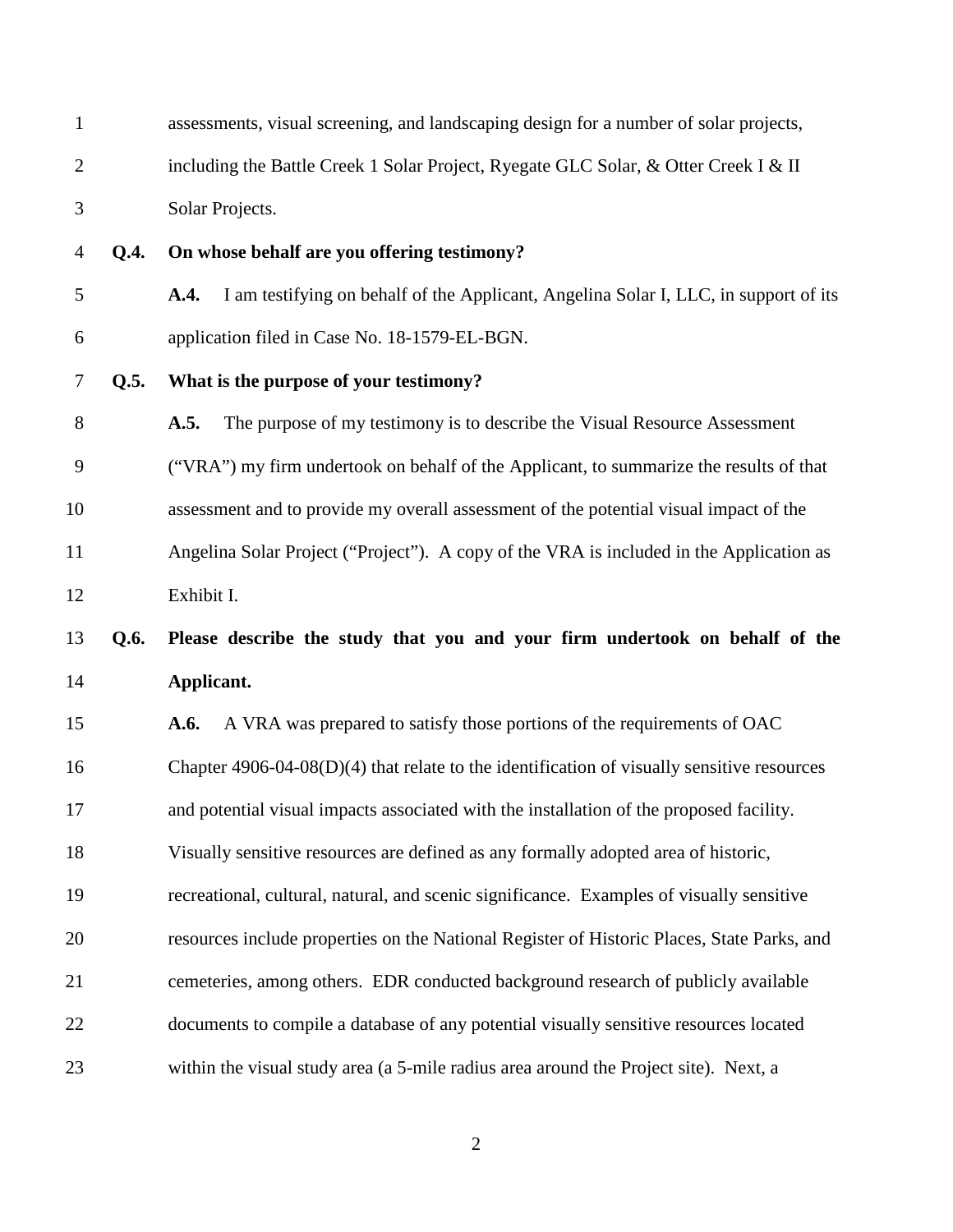1 viewshed analysis was performed in order to identify geographic areas and resources with 2 potential Project visibility. The viewshed analysis incorporated and considered the 3 screening effect of structures and vegetation, as captured in high resolution lidar data 4 from the Ohio Statewide Imagery Program's and Indiana Geographic Information Office. 5 The areas of visibility are displayed on a map along with the visually sensitive resources 6 to assist field crews in the site photography. The field visit served the following 7 purposes: 1) provide a basis for the description of the existing visual environment, 2) 8 verify the existence of visually sensitive resources, 3) identify additional resources, 4) 9 verify the results of the viewshed analysis, and 5) capture photographs and location data 10 for eventual use in the production of visual simulations. Visual simulations were 11 produced from a six viewpoints which each represent various distance zones, user groups, 12 and landscape similarity zones found throughout the visual study area. Once complete, 13 the simulations were evaluated by a visual expert and used to characterize the type and 14 extent of visibility and visual impact likely to result from the Project. The methodology 15 and results of the evaluation are then presented in the Visual Resource Assessment report.

#### 16 **Q.7. What was your role in the VRA conducted for the Application?**

17 **A.7.** My role was to manage and provide oversight of the analyses contained in the 18 VRA, including 1) planning, scheduling, organization, and staff management, 2) 19 conducting field reviews, including photography for use in the development of visual 20 simulations, 3) production and/or oversight of the individual analyses and products 21 contained in the VRA (e.g., report, figures, tables, and visual simulations), and 4) providing 22 communication with the Applicant regarding the study's progress, results and Project 23 implications.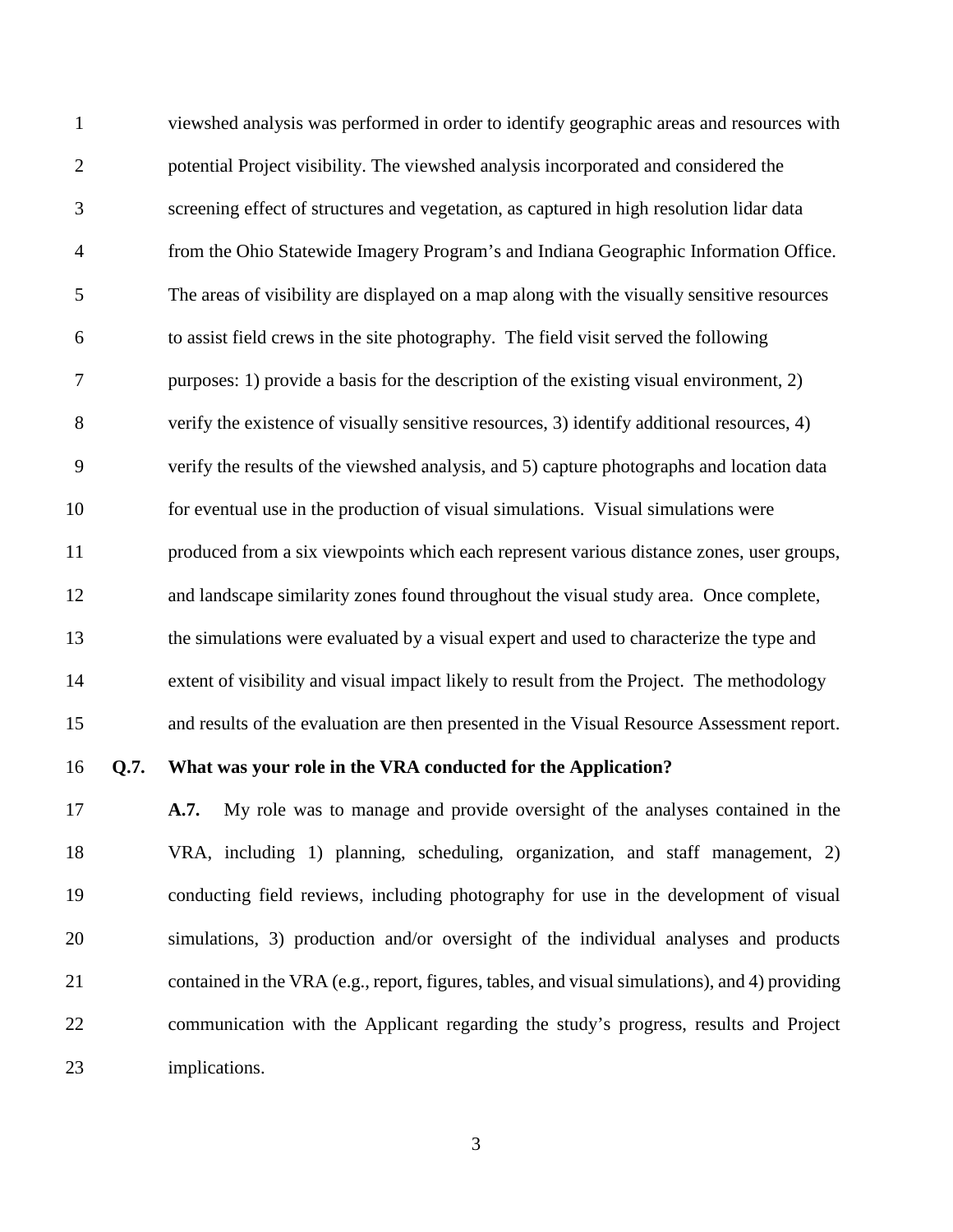#### 1 **Q.8. What were the results of the VRA you performed?**

3 **A.8.** The viewshed analysis indicated that the proposed solar panels could potentially 4 be visible from approximately 16.79% of the 5-mile radius visual study area, and the 5 proposed substation would potentially be visible from only 9.7% of the visual study area. 6 Visibility is concentrated within the area in which the Project will be built ("Project 7 Area") and adjacent open fields. Additionally, the viewshed analyses indicates that the 8 Project will generally not be visible from areas located more than 2.5 miles away. 9 Field review suggested that the Project will be clearly visible from nearby roadways and 10 residences directly adjacent to the Project, particularly where the proposed panels are 11 situated in open fields directly adjacent to public roadways that are void of screening 12 vegetation. However, field review also confirmed and amplified the viewshed analysis 13 results. While the conservative assumptions associated with the desktop viewshed 14 analysis indicated that the Project would generally not be visible from areas more than 15 2.5 miles away, field review indicated minimal Project visibility beyond 0.5 mile from 16 the proposed panels.

17 Visual simulations from selected viewpoints where the Project is proposed in open 18 agricultural fields adjacent to the viewer, indicate a high degree visibility and appreciable 19 visual contrast with the existing landscape. The visual simulations from more distant 20 viewpoint locations demonstrated that existing vegetation in the Project Area will provide 21 effective screening of the Project. The simulations show that existing hedgerows and 22 farm structures compete for viewer attention and limit continuous Project visibility, thus 23 limiting the potential visual effect to these locations. The simulation of the Project at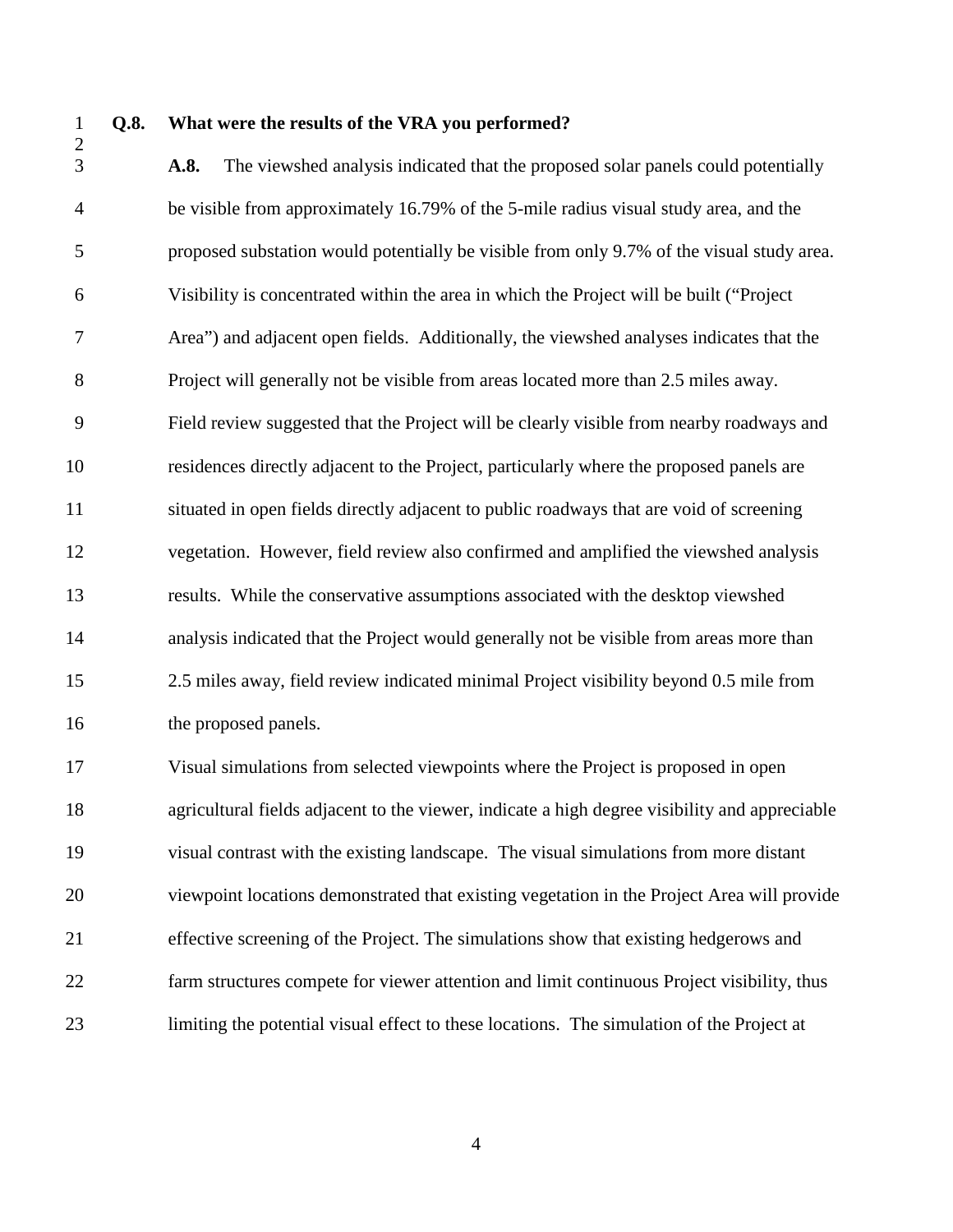| $\mathbf{1}$   |      | distances of over one mile, demonstrates how the Project visibility and visual impact      |
|----------------|------|--------------------------------------------------------------------------------------------|
| $\overline{2}$ |      | diminishes with distance.                                                                  |
| 3              | Q.9. | Are measures being proposed to mitigate potential Project visibility and visual            |
| $\overline{4}$ |      | impact?                                                                                    |
| 5              |      | A.9. Yes, approaches to visual mitigation for this Project include the following:          |
| 6              |      | configuration of solar panels less than 15 feet in height,                                 |
| 7              |      | siting the facility away from visually sensitive resources,                                |
| 8              |      | complying with appropriate setback distances based on the sensitivity of the               |
| 9              |      | adjacent use, and                                                                          |
| 10             |      | the proposed use of vegetative buffers to screen portions of the Project.                  |
| 11             |      | To provide appropriate distances between the Project and the general public, the solar     |
| 12             |      | fields will be designed to incorporate several minimum setbacks. These setbacks were       |
| 13             |      | designed to mimic the edges of the existing uses. For example, the fence edge falls        |
| 14             |      | approximately in the same area as the agricultural field edge preserving the current scale |
| 15             |      | and spacing experienced while traveling the roadway. Setbacks include (1) a 25-foot        |
| 16             |      | setback between the perimeter fence of a solar field and the edge of pavement of any       |
| 17             |      | public road; (2) a 40-foot setback between any above-ground equipment within a solar       |
| 18             |      | field and the edge of pavement of any public road; (3) a 10-foot setback between the       |
| 19             |      | perimeter fence of a solar field and the property line of any parcel whose owner is not    |
| 20             |      | participating in the Project ("Non-participating Parcel"); (4) a 25-foot setback between   |
| 21             |      | any above-ground equipment within a solar field and any property line of a Non-            |
| 22             |      | participating Parcel; and (5) a 100-foot setback between any above-ground equipment        |
| 23             |      | within a solar field and any habitable residence located on a Non-participating Parcel.    |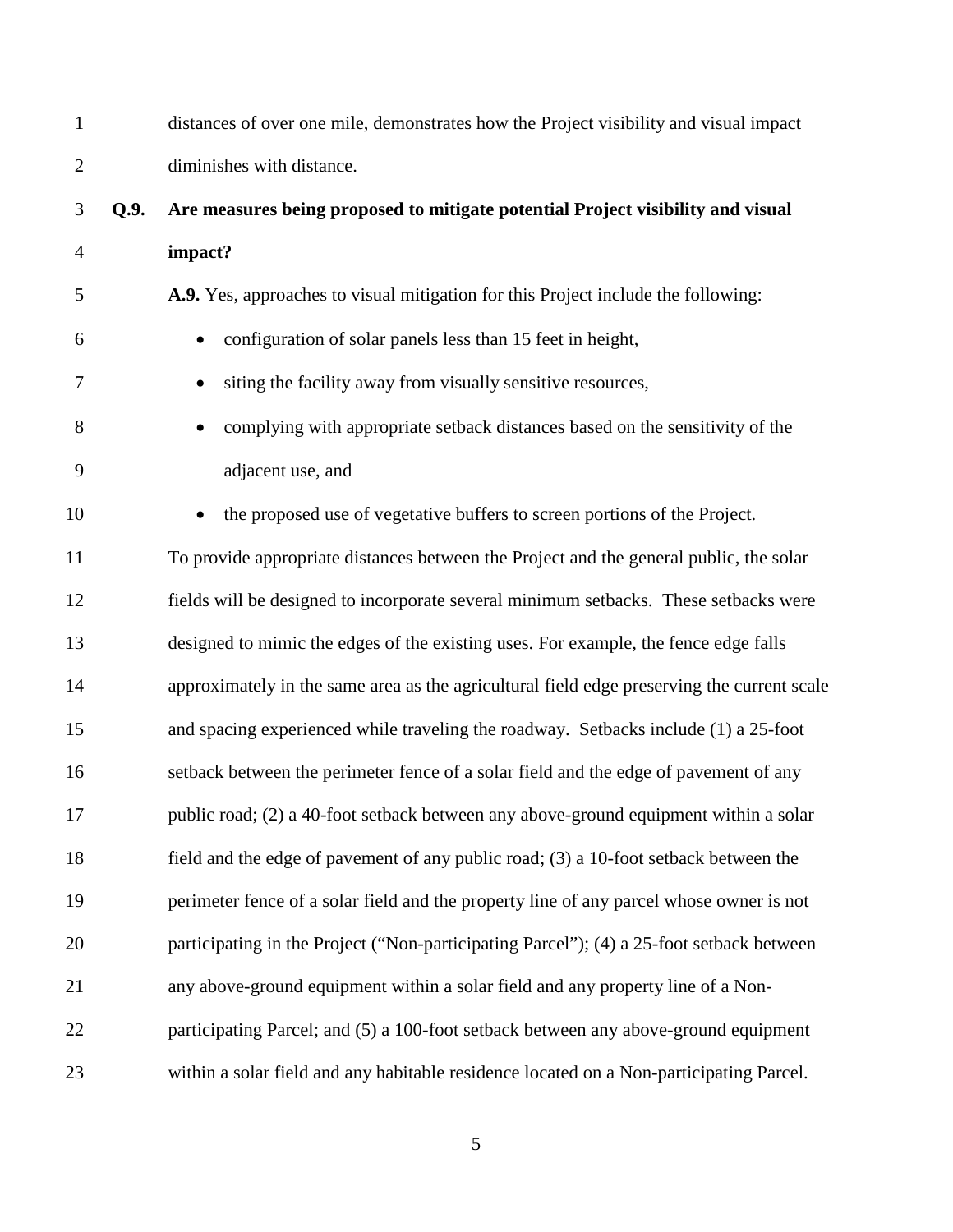2 Additionally, a landscape plan will be included as part of the final design for the Project 3 and will be submitted to OPSB Staff prior to the start of construction. The Applicant will 4 incorporate where appropriate pollinator-friendly grasses and wildflowers along selected 5 roadsides and fence lines. Additionally, the Applicant will incorporate, where 6 appropriate, native shrubs and plantings in selected sensitive areas, such as along fence 7 lines adjacent to residences. Use of native shrubs and plantings will not completely 8 screen views of the Project, but instead would serve to soften the overall visual effect of 9 the Project and help to better integrate the Project into the surrounding landscape. 10 Plantings would be selected based on aesthetic properties, to match or complement the 11 existing vegetation at a given location. In addition to helping to blend the Project into the 12 surrounding landscape, use of native plant species would also provide environmental 13 benefits to the local animal and insect communities. The Applicant anticipates that 14 selecting locations for the potential placement and/or installation of plantings for visual 15 mitigation will be determined based on review of public comments and/or concerns 16 raised by individual landowners. 17 The Project substation has been co-located with the existing College Corner Substation 18 located off of County Route 600 (Stateline Road). This avoids the introduction of 19 electrical infrastructure in new areas where that infrastructure could contrast with existing 20 landscape character.

1

#### 21 **Q.10. Is glare from solar panels as described in the Project Application a concern?**

22 **A.10.** No. Solar panels are designed to maximize energy production by capturing as 23 much light as possible, which means that they inherently have low levels of glare from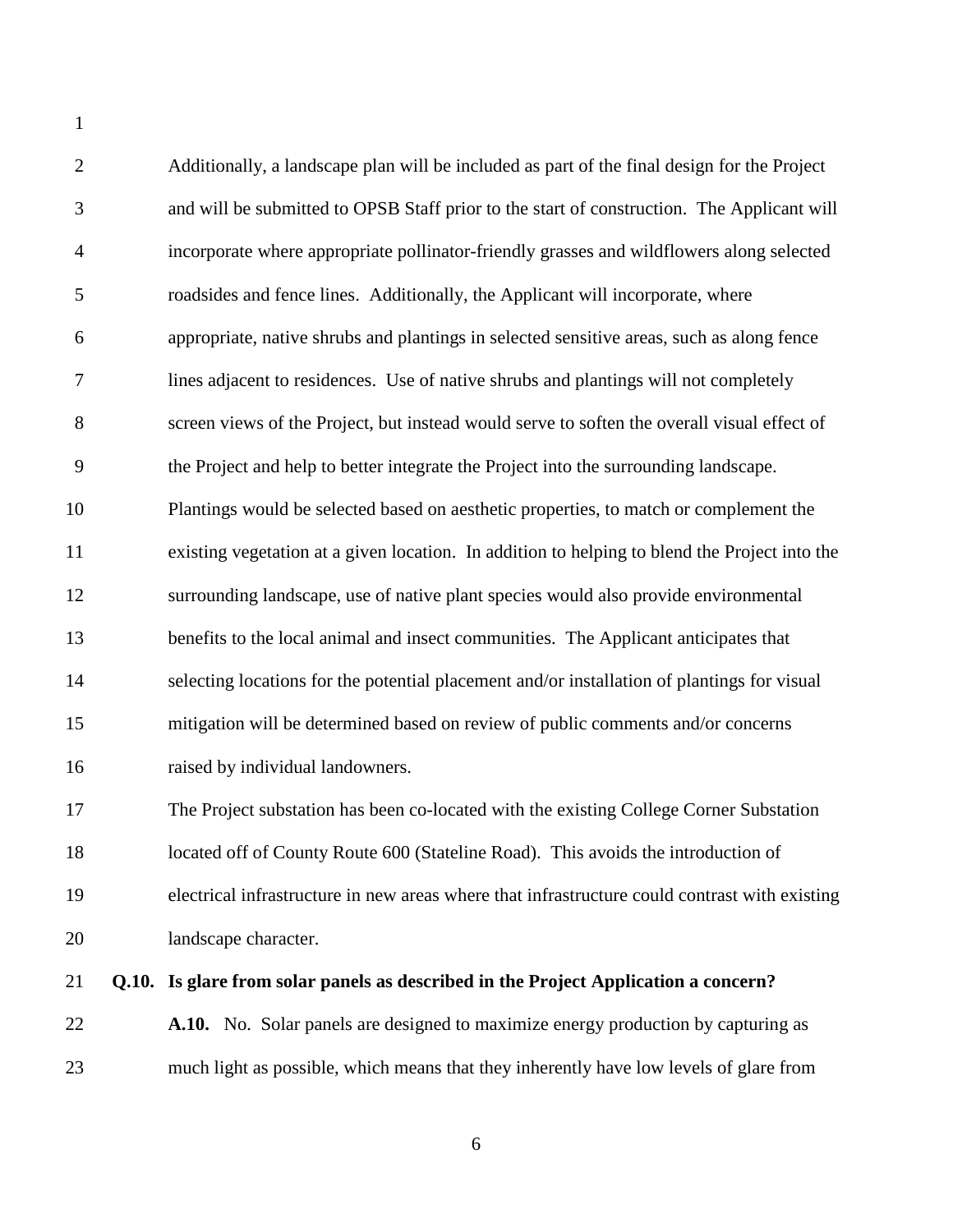| $\mathbf{1}$   | reflection of sunlight. In fact, the potential for reflectivity or glare from solar panels is         |
|----------------|-------------------------------------------------------------------------------------------------------|
| $\overline{2}$ | generally lower than the glare and reflectance generated by common surfaces in the                    |
| 3              | surrounding environment, including, grasslands, water and glass. Solar panels are                     |
| $\overline{4}$ | designed to absorb as much of the solar spectrum as possible to maximize electricity                  |
| 5              | generation, and there is an inverse correlation between light absorption by the solar                 |
| 6              | panels and reflection from them. For instance, virtually all solar panels installed in recent         |
| 7              | years incorporate anti-reflective coatings to minimize reflection and maximize                        |
| 8              | absorption.                                                                                           |
| 9              | The reflectivity of a surface is often measured as albedo, which is the fraction of solar             |
| 10             | energy reflected by that surface. For comparison, the albedo of solar panels (0.10 -0.30)             |
| 11             | is generally similar to, or lower than many natural surfaces such as coniferous forests               |
| 12             | $(0.20)$ , grasslands $(0.25)$ , dry sand $(0.45)$ , and snow cover $(0.50)$ . Furthermore, the glare |
| 13             | and reflectivity of solar panels have been found to be lower than the glare and reflectivity          |
| 14             | generated by standard glass.                                                                          |
| 15             | Q.11. What is your overall assessment of the potential visual impact of the Angelina Solar            |
| 16             | Project?                                                                                              |
| 17             | A.11. The results of the viewshed analysis, field review, and visual simulations                      |
| 18             | performed by EDR indicate that the proposed solar panels should be screened from view                 |
| 19             | in over 83% of the 5-mile radius visual study area. The proposed substation will likely               |
| 20             | be screened from view in over 90% of the visual study area. Where views of the Project                |
| 21             | are available, its visibility and visual impact will be minimal at distances beyond 0.5               |
| 22             | mile. Where visible, the Project will introduce a new contrasting use to the landscape.               |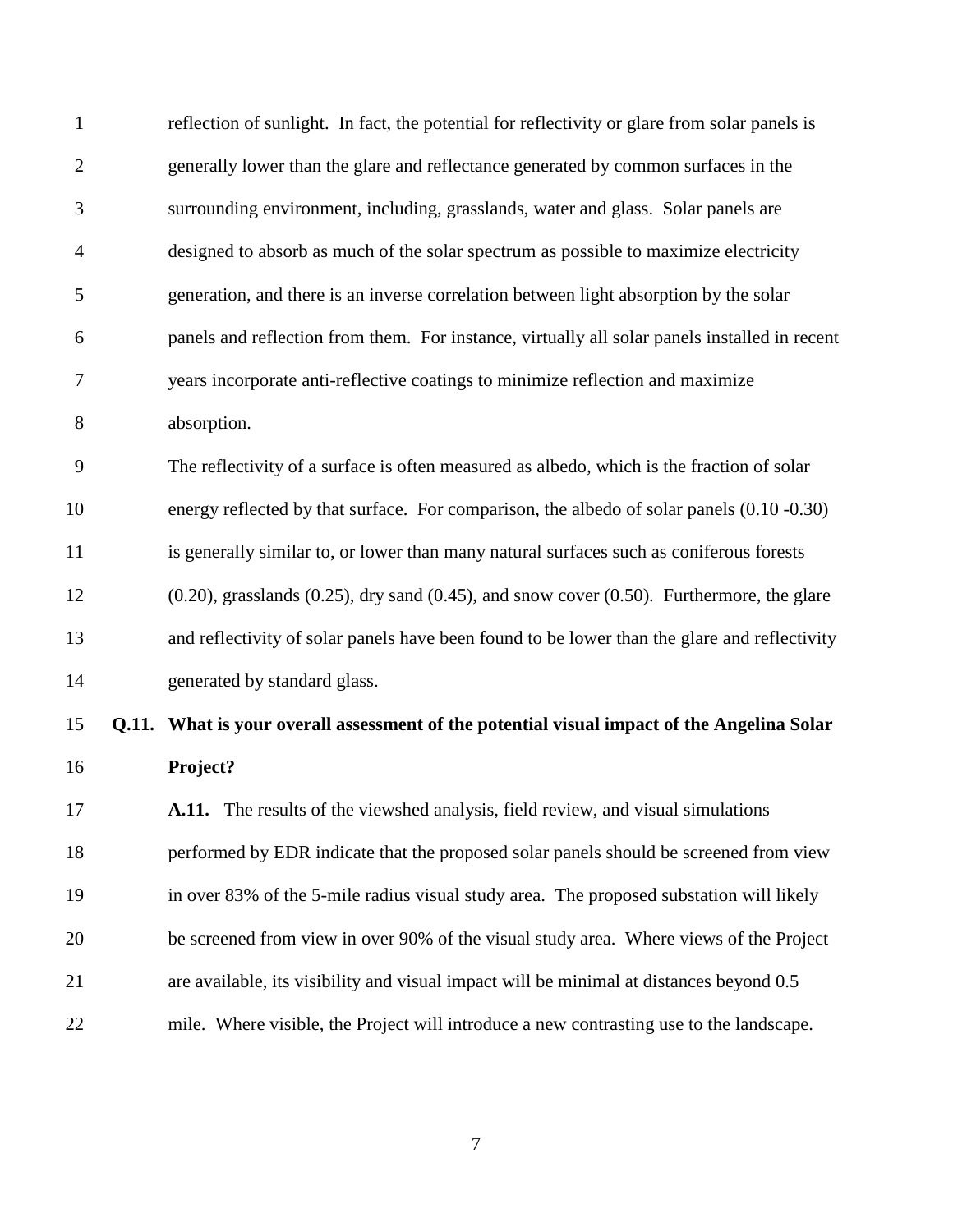- 1 However, as noted in my testimony above, the existing perimeter vegetation along with
- 2 the Applicant's use of setbacks and plantings will soften the visual effect of the Project.

# 3 **Q.12. Does this conclude your direct testimony?**

4 **A.12.** Yes, it does.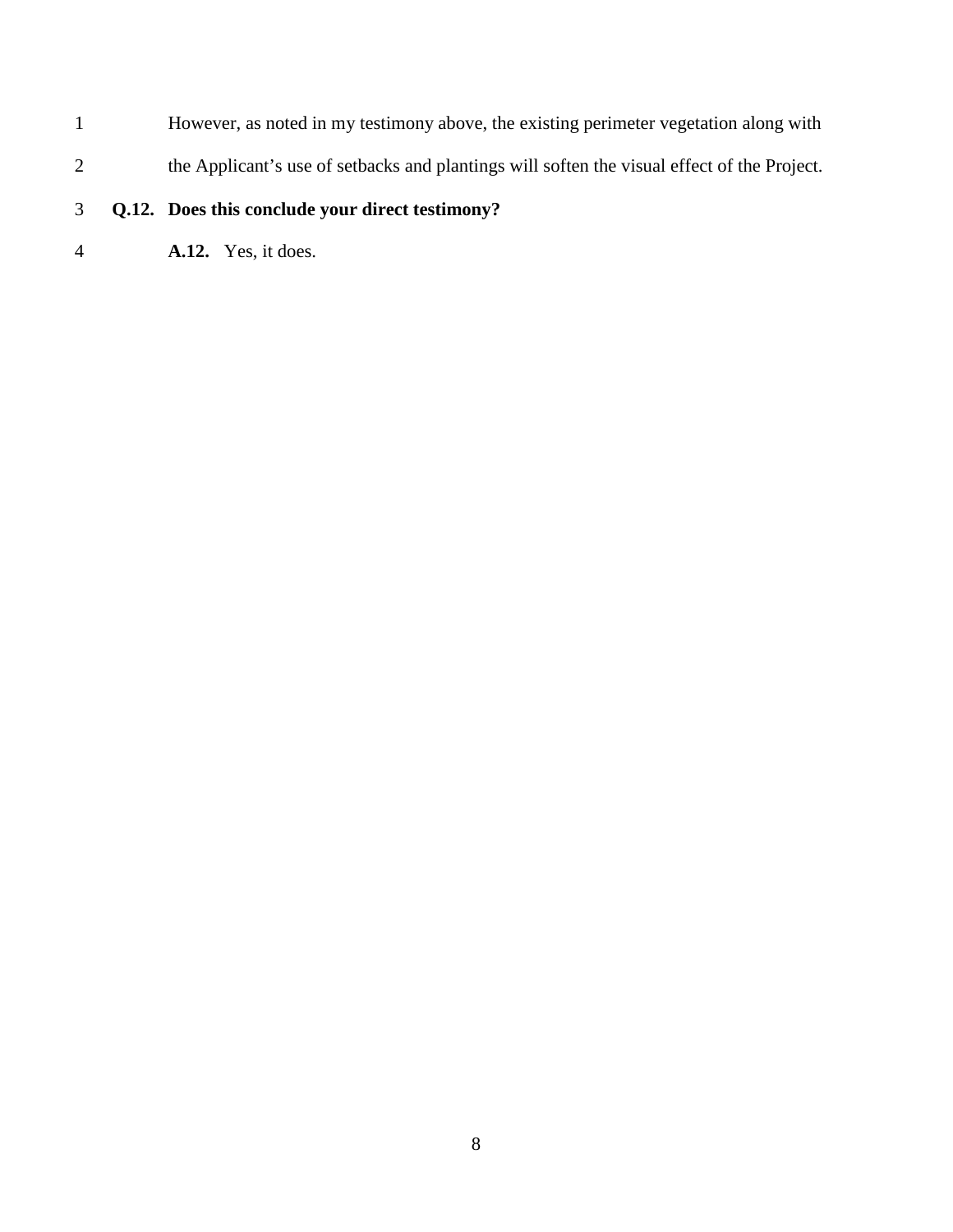#### **CERTIFICATE OF SERVICE**

The Ohio Power Siting Board's e-filing system will electronically serve notice of the filing of this document on the parties referenced in the service list of the docket card who have electronically subscribed to this case. In addition, the undersigned certifies that a courtesy copy of the foregoing document is also being served upon the persons below via electronic mail this 3rd day of May 2019.

/s/ MacDonald W. Taylor

Jodi Bair Jodi.bair@ohioattorneygeneral.gov

Dylan Borchers dborchers@bricker.com

Kathryn West kwest@prebco.org

W. Joseph Scholler jscholler@fbtlaw.com

Thaddeus Boggs tboggs@fbtlaw.com

Chad Endsley cendsley@ofbf.org

Leah Curtis lcurtis@ofbf.org

Amy Milam amilam@ofbf.org

Jack Van Kley jvankley@vankleywalker.com

Chris Walker cwalker@vankleywalker.com